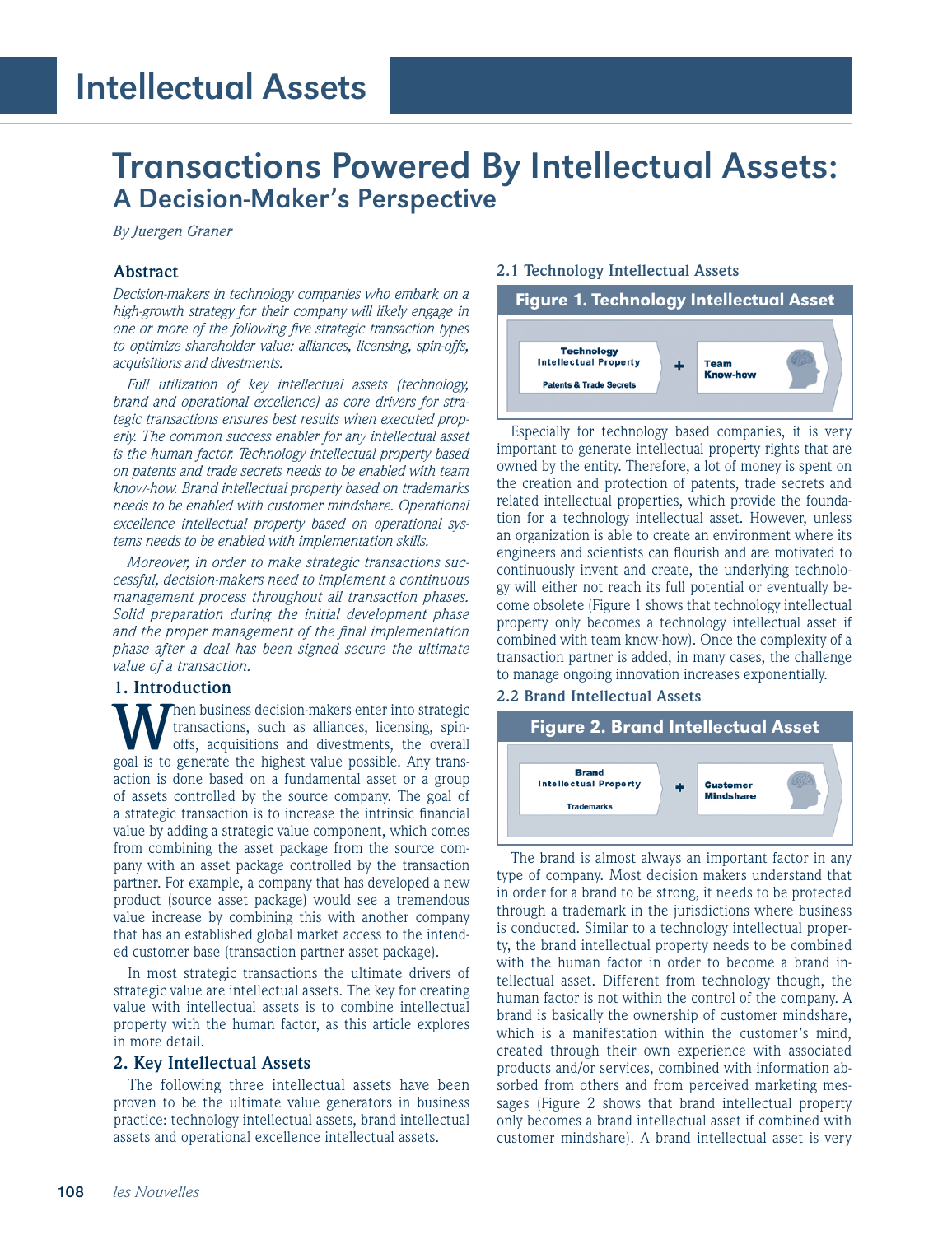# Intellectual Assets

fragile since it takes a long time to build, but, especially in today's interconnected world, it can easily be destroyed. The association of the brand of the source company with the brand of the target company after a transaction needs to be managed proactively, since it has an important impact on both brand intellectual assets.

#### **2.3 Operational Excellence Intellectual Assets**



One of the most undervalued intellectual assets for transaction value generation is operational excellence. A business has operational excellence if it is able to do something better and/or more efficiently than others on a continuous basis, with the ability to adjust to changing environments. This could be related to any part of the value chain within the organization. Examples include a company that may have the best way to manufacture certain products, the best way to develop new products or the best way to provide certain services. The ability to have operational excellence in a company as an intellectual asset is strongly linked to its employees and the culture that has been created within. Many businesses write down the ways operational processes are conducted in manuals and standard operating procedures to create operational systems that form the intellectual property base. However, the real value of those systems actually comes from the implementation skills embedded in the team (Figure 3 shows that operational excellence intellectual property only becomes an operational excellence intellectual asset if combined with the implementation skills of the team). Generally, those team skills are enabled by the culture of the organization. They are difficult to transfer and need to be managed diligently after a transaction has been completed, since they may be lost if certain key employees leave.

# **3. Transactions Powered by Intellectual Assets Done Right**

The three key intellectual assets explored in the previous section can be used to power the five most important strategic transactions: alliances, licensing, spin-offs, acquisitions and divestments. When engaging in any of these transactions, the following three phases have to be managed diligently,

with a special focus on seamless management continuity from one phase to the next (see Figure 4).

During the initial development phase, the source business is developing the assets that are required for a potential transaction. Generally, the highest value generation takes place during the development phase. Unfortunately most companies handle transactions in an opportunistic manner, without the proper strategic focus, planning and development before they enter into a transaction.

The actual transaction phase is there to properly pre-

pare the deal and enter into a legal contract. Although this is usually the phase with the lowest value generation, a lot can be lost if parties are not able to agree to the right terms and fail to consider the actual implementation phase in those terms. While it is

■ Juergen Graner, Globalator, Founder and CEO, San Diego, California, U.S.A. E-mail: office@globalator.com

highly recommended to engage a lawyer to help with the legal aspects, the general consensus amongst decision makers is not having lawyers drive the deal. As a general rule, whoever will lead the implementation phase should also lead the transaction phase.

Once the deal is signed, the transaction enters the implementation phase where both parties will need to "live with the deal" that they have just made. This is normally the phase with the second highest value generation potential. Unfortunately most companies do not have a continuous management function for the deal in place from the development phase all the way into the implementation phase, and therefore often struggle with the implementation of their transaction.

#### **3.1 Alliances Driven by Intellectual Assets**

An alliance, also often called a strategic partnership, is formed if each party has assets that complement each other. Both parties commit resources for the duration of the alliance and each party remains independent (Figure 5 shows that both the source party A, as well as the target party B, have a gap that can be filled by the other party. Once the transaction phase has completed, both parties are able to fill the gap and enter into a longer-term relationship). There are many different types of alliances (*e.g.,* R&D, manufacturing, procurement, servicing, co-branding, co-promotion, referrals, sustainability). This article elaborates on an outbound distribution alliance as an example, which is something almost any company that expands internationally will embark on at some point in its life. For an outbound distribution alliance, the most important intellectual asset is usually the brand, provided that the products and/or services are to be distributed in the new target territory under the source company's brand. The target alliance

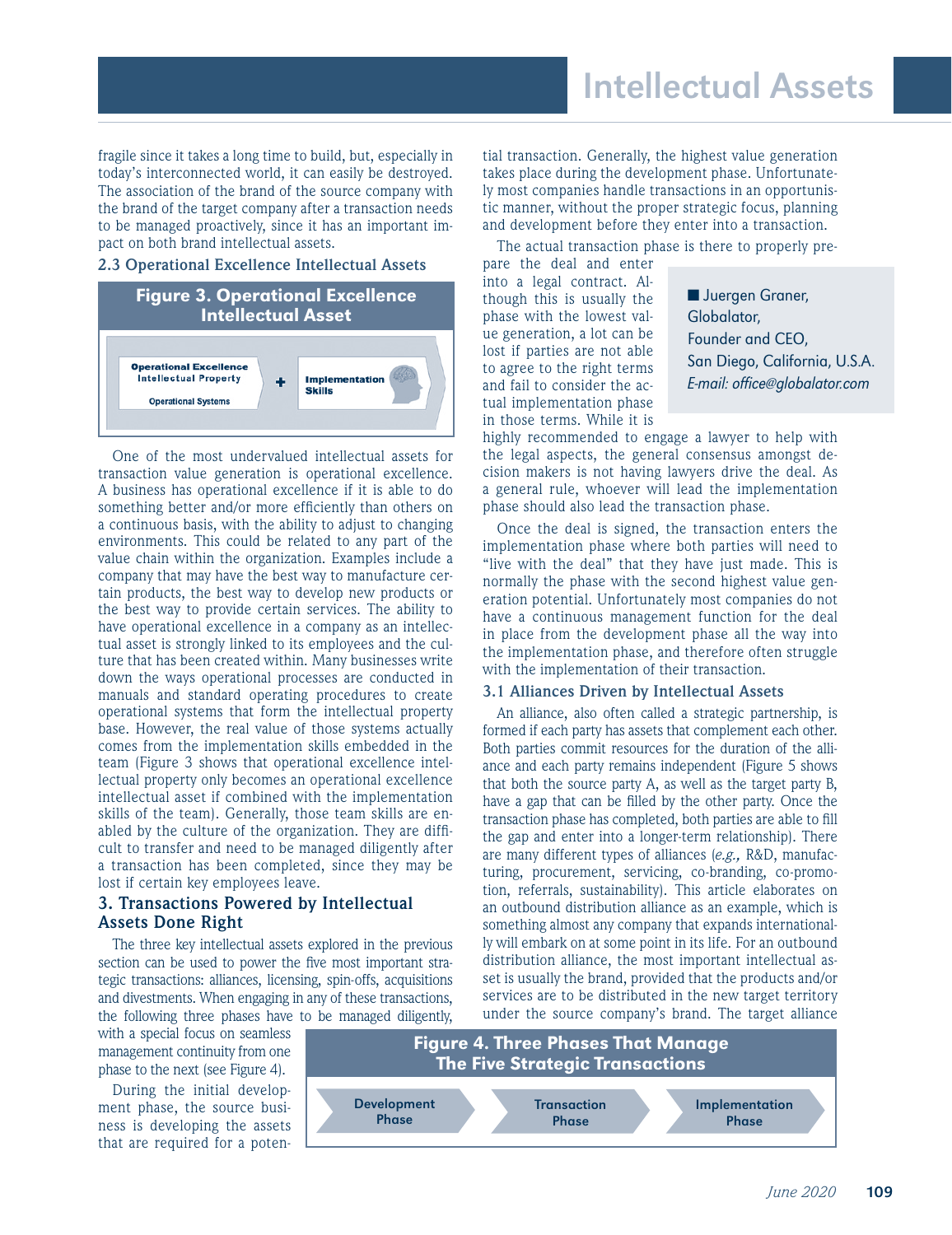# Intellectual Assets



partner has the responsibility to build and expand the brand in the new market.

The key challenge in an outbound distribution alliance is that there is often an inherent misalignment of incentives between both parties that neither party is addressing with the other proactively. The distribution partner generally is only motivated for "good enough" performance. If the performance is bad, then the distribution partner knows that it will be replaced by someone else. If the performance is excellent on the other hand, then the distribution partner knows that it may be replaced by the source party establishing its own footprint in the target market. The most viable solution is to tackle this problem head on, communicating with the alliance partner already in the development phase about that issue and coming to a joint solution that works for both sides. If the intent is to eventually take over the new target market, the source party could offer the distribution partner a more significant financial upside tied to the success after the handover or find some other alignment solution. This openness and understanding of the target party's concerns, combined with a rather proactive management of the relationship during the implementation phase once the agreement has been signed, is very important to not only grow the source company's brand intellectual asset, but also to protect it. In today's globally connected world, any damage that a potential distribution partner might cause to the source party brand in the new market could have a detrimental impact on other territories. Accordingly, decision-makers need to make sure to manage the process well.

#### **3.2 Licensing Driven by Intellectual Assets**

A licensing transaction is usually formed if at least one party has a protected brand or technology asset that can be useful to the other party. The target party generally intends to commit significant resources for the duration of the license, and each party remains independent (Figure 6 shows that the target party B has a gap that can be filled by the other source party A. Once the transaction phase has completed, party B is able to fill the gap, and both parties continue a longer term relationship with each other). Such



a licensing transaction may be incoming (in-licensing), outgoing (out-licensing—see Figure 6) or bi-directional (cross-licensing).

If the licensing transaction is based on a brand, the most important intellectual asset is the brand, which hopefully has been protected through trademark registrations in the target regions. Such brand licensing transactions are often entered into to capture new markets with new product categories building on a certain, already well-established brand positioning in the target market.

The key challenge in a licensing transaction driven by brand intellectual assets is closely related to the challenges faced by an outbound distribution alliance (see previous section). Allowing another party to utilize a company's brand seems to be an easy way to make more money without increasing operational challenges. However, if the transaction partner does not manage the customer mindshare carefully during the implementation phase, any backlash on the brand in the transaction partners' hands could have a dramatic impact on the brand in the source market.

If the licensing transaction is based on a technology, the most important intellectual asset is the technology, which hopefully has been protected by patents, trade secrets and related intellectual properties. Generally, a technology licensing relationship is entered into if the target party has the ability to use the technology in an area that the source party cannot execute in to the fullest possible extent.

The key challenge in a licensing transaction driven by technology intellectual assets is often not so much the transfer of the technology and the related know-how, but ensuring that the transaction partner will really do their very best during the implementation phase, turning that technology into something that can and will be sold in the market at a peak performance level. While a solid, well-negotiated contract during the transaction phase might provide the source party with some steering elements (*e.g.,* minimum royalties) to ensure market success, the only true success formula is a functioning and stable relationship with the partner for the entire life of the licensing relationship. It is therefore advis-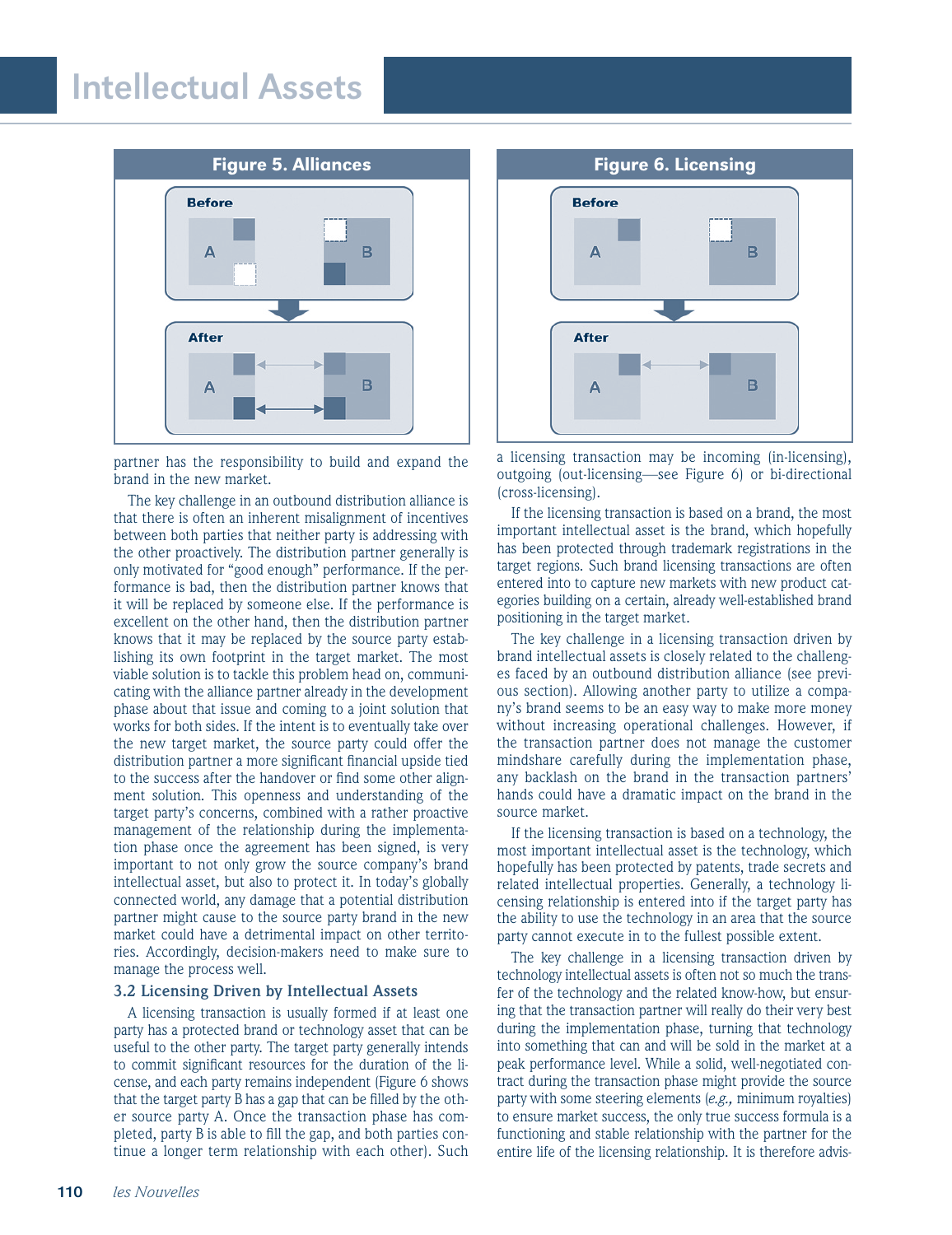# Intellectual Assets

able to take sufficient time during the development phase in selecting the right partners and early on establish a longterm relationship that is built to last.

### **3.3 Spin-Offs Driven by Intellectual Assets**



A spin-off is usually done if either the potential of a certain technology intellectual asset could benefit from a separate entity (spin-off venture) or if a business unit no longer fits the current business strategy and could evolve better as a separate entity (unit spin-off). A spin-off venture is mostly based on technology intellectual property, whereas a unit spin-off generally includes a whole team. In either case, a separate entity is created, but a strategic relationship between the two entities remains (Figure 7 shows that source party A has an asset that could be suitable for a spin-off. Once the transaction phase has completed, a new target party B is created, and both parties continue a longer term strategic relationship with each other). In many cases spin-offs are created together with one or more other partners to form a joint venture.

When a technology-driven spin-off venture is created, usually a new team is formed around some core technology intellectual asset that has either been transferred or licensed to the spin-off (in the latter case, this would be a combination of a licensing and a spin-off-transaction). Often separate funding is raised for such an endeavor, and the new team in the new entity starts building its own technology intellectual assets and its own operational excellence intellectual assets around the technology provided.

The key challenge in spin-off ventures is what to do when the spin-off team finds out after the transaction has closed that additional technological capabilities are needed from the source business. This is especially difficult if there is a joint venture partner that has provided the technology foundation for the new entity and now sees a chance for renegotiating the transaction terms. In order to avoid such a scenario, significant effort needs to be put into the development phase, creating a very detailed and realistic operational business plan (not to be confused with a sales-pitch-driven business plan for investors) ahead of time. It would also be advisable to negotiate a long-term alliance relationship between the source company and the spin-off to be able to close any potential future technology gaps early on with clearly defined parameters. Although as a sole owner, this problem is likely easier to resolve, it is still advisable to be just as careful in the development phase as if a joint venture partner was part of the transaction; otherwise any change in plans at a later point might still result in an unexpected interruption of the source business as well as in the spin-off.

When a unit spin-off is created, a whole existing team from the source business serves as the foundation for the new entity, generally combined with some technology intellectual asset. By definition, the source party loses some of its technological capabilities and sometimes also certain commercial capabilities. Also in this case, the transaction might be accompanied by including external investors. A unit spin-off is not to be confused with a management buy-out (MBO) of a part of the business. An MBO would be considered a divestment from the selling party perspective, since generally no strategic relationship remains between the two transaction parties after the transaction.

The key challenge in unit spin-offs is often the exact opposite of the one in spin-off ventures. In this case the source business might discover at some later stage that certain technological or commercial capabilities that are needed have been lost to the spin-off. This gets very tricky in the case of a joint venture, where one source business joint venture partner suddenly asks the spin-off to spend valuable resources to provide help. It also becomes a problem with investors that are very unlikely to support slowing down the spin-off to help the source party. The solution is the very same as with spin-off ventures: ensuring a very thorough development phase with the establishment of a detailed and realistic operational business plan.

# **3.4 Acquisitions Driven by Intellectual Assets**



An acquisition happens if a selling party is interested in monetizing its entire business (equity deal) or certain assets (asset deal), and a buying party has an interest in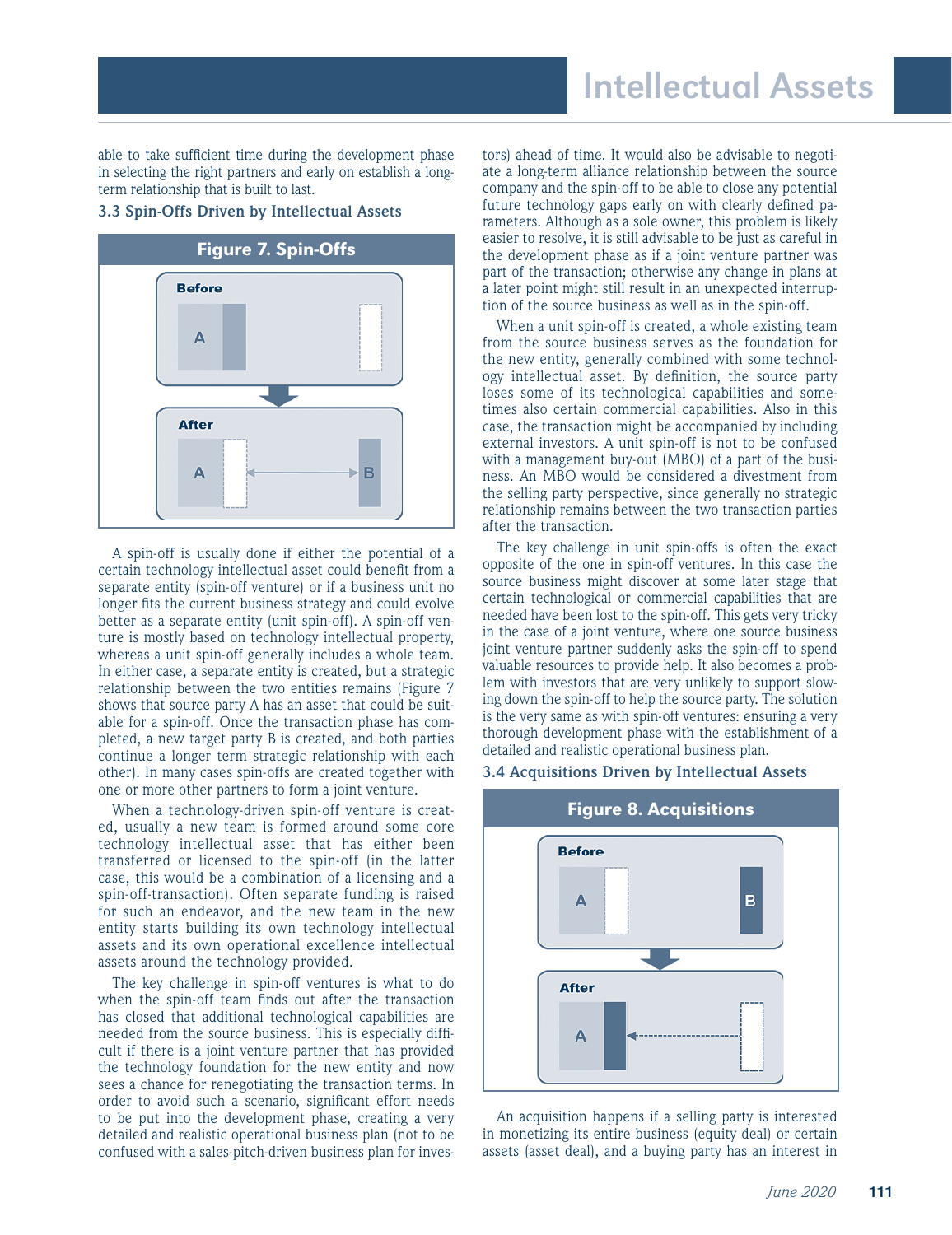acquiring those. The buying party takes ownership of the business or the assets, and the seller generally ceases to exist (Figure 8 shows that buying party A has a gap that can be filled by the selling party B. Once the transaction has completed, party B no longer exists). Also, a management buy-out or a management buy-in would be considered a special kind of acquisition from the buying party perspective, since they also result in a change of ownership, although in this case the complexity of merging two entities does not apply. While in some cases an acquisition transaction might be referred to as a merger with the intention to communicate an equality aspect, this usually is only lip service and does not reflect reality, since one party generally has the lead.

Depending on the target company, an acquisition can be brand-driven, technology-driven, operational-excellence-driven or a combination thereof. Generally, technology driven and operational excellence driven acquisitions are much more difficult to get right than brand driven acquisitions.

In a brand-driven acquisition, where the key intellectual asset is the brand, the focus during the development and transaction phase is to understand how the brand was built and how it can be stretched or expanded. The advantage is that, since a brand intellectual asset generally does not rely on the internal team of an entity, but on existing customer mindshare, the implementation phase is less dependent on the employees staying on board and being motivated to support the new owners. It gets slightly more complicated when the owner is personally part of the brand. If that is the case, the owner needs to stay on board for a considerable time to allow for a transition period, where the brand can transfer to become disassociated from the owner.

The key challenge for brand-driven acquisitions is for the new marketing team to have a clear brand strategy and implementation plan early on during the implementation phase. Fortunately, the buying party generally has some time to get this right.

A technology-driven acquisition or an operational-excellence-driven acquisition is much more fragile from a management perspective. A technology intellectual asset usually consists of patent-protected technology paired with the scientific and technical know-how from the team on the execution side. Similarly, operational excellence intellectual assets consist of hopefully well-documented operational systems coupled with the implementation skills of the team. Unless the technology is acquired simply to establish a freedom to operate position, and the buyer already has all the required capabilities in house, the focus here is on securing and motivating those key employees that provide the buyer with a continuous flow of innovation and consistent operational excellence.

The key challenge in technology-driven acquisitions is that the "human factor" is difficult to judge during the transaction phase, since it is almost impossible to get access to the full scientific or engineering team in a setting where their motivation and capabilities can really be judged within a conventional due diligence process. There-

fore, the focus has to be on the implementation phase, during which one of the key tasks is to secure and motivate that scientific and technical team from the very beginning. Once traction with the team is lost in the process, there is a high risk of losing some of the best scientists and engineers. In the high-tech field, many companies intend to acquire capabilities (and often also pay a premium for that) but end up having purchased merely products.

The key challenge in operational-excellence-driven acquisitions is very similar to the one with technology-driven ones. One difference here though is that the goal is not to ensure a continuous flow of innovation but rather to continue the *status quo* of that operational excellence. Since operational excellence is strongly influenced by the culture of a company, it is very difficult to transfer that to another entity during the implementation phase (especially in a different country).

#### **3.5 Divestments Driven by Intellectual Assets**



A divestment, also considered an exit, is essentially the other side of an acquisition. Everything mentioned above for acquisitions still holds true, but in this case the source business is on the other side of the transaction (Figure 8 shows that buying party B has a gap that can be filled by the selling party A. Once the transaction phase has completed, party A no longer exists). An exit does not necessarily mean that the entire business is sold. In some cases a partial exit might be desired, where the seller only sells a certain business unit (similar to a unit spin-off, with the difference being that no continuous strategic relationship remains with the sold entity) or certain assets. Moreover, several deals might be structured around a platform technology where different parts of a selling entity might be able to serve distinctly different markets with different products, in which case, a number of serial exits could be completed over time.

Generally, the biggest mistake owners make in selling their business is to consider it an end in itself during the development phase. It may be somehow counter-intuitive to consider a full divestment of a company a growth strate